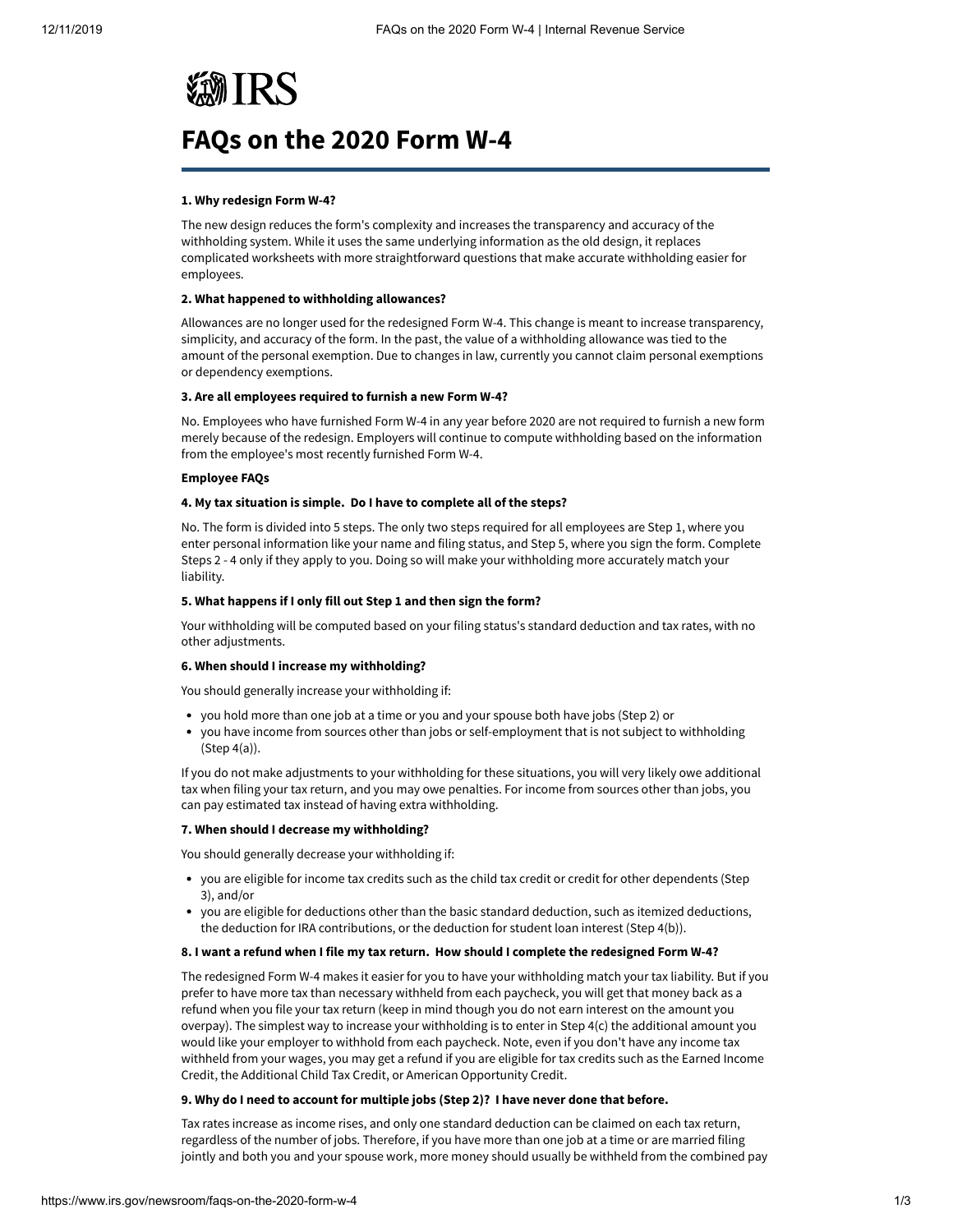for all the jobs than would be withheld if each job was considered by itself. Adjustments to your withholding must be made to avoid owing additional tax, and potentially penalties, when you file your tax return. All of this has been true for many years; it did not change with the recent tax law changes. The old Form W-4 accounted for multiple jobs using detailed instructions and worksheets that many employees may have overlooked. Step 2 of the redesigned Form W-4 lists three different options you should choose from to make the necessary withholding adjustments. Note that, to be accurate, you should furnish a 2020 Form W-4 for all of these jobs.

#### **10. Which option in Step 2 should I use to account for my multiple jobs? Which is most accurate? What if I don't want to reveal to my employer on my W-4 that I have a second job?**

Step 2 allows you to choose **one** of three options, which involve tradeoffs between accuracy, privacy, and ease of use:

- **Step 2(a):** For maximum accuracy and privacy, use the Tax Withholding Estimator at www.irs.gov/W4app. You will generally be guided to enter an additional amount to withhold in Step 4(c). While you will need to know the approximate amount of pay for each job, you will enter the additional amount of withholding in Step 4(c) on the Form W-4 for only one of the jobs. If pay for any of the jobs changes significantly, you will need to use the Tax Withholding Estimator again and furnish a new Form W-4 to change the amount in Step 4(c) to have accurate withholding.
- **Step 2(b):** If you do not have access to the Tax Withholding Estimator but wish to have roughly accurate withholding and retain privacy, you may use the Multiple Jobs Worksheet on page 3. You will be guided to enter an additional amount to withhold in Step 4(c). While you will need to know the approximate amount of pay for each job, you will enter the additional amount of withholding in Step 4(c) on the Form W-4 for only one of the jobs. If a change in pay for any of the jobs changes the additional withholding amount in the lookup table used with this worksheet, you will need to furnish a new Form W-4 to change the amount in Step 4(c) to have accurate withholding. If you (and your spouse) have a total of only two jobs and the pay at the higher paying job is more than double the pay at the lower paying job, this option is generally more accurate than choosing Step 2(c). If the pay at each job is more similar, choosing Step 2(c) is more accurate than choosing Step 2(b).
- **Step 2(c):** If you (and your spouse) have a total of only two jobs held at the same time, you may check the box in Step 2(c) on the Forms W-4 for **both** jobs. That is, to use this option, you should complete a Form W-4 for **each** job with the box in Step 2(c) checked. The standard deduction and tax brackets will be cut in half for each job to calculate withholding. You will not need to furnish a new Form W-4 to account for pay changes at either job. This option is accurate for jobs with similar pay; otherwise more tax than necessary may be withheld from your wages. This extra amount will be larger the greater the difference in pay is between the two jobs.

# **11. The instructions above Step 3 say that in multiple job households, adjustments in Steps 3 – 4b are to be made on only one form, and that withholding will be most accurate if the adjustments are made on the W-4 for the highest paying job. But what happens if pay at two jobs is relatively similar or if changes in pay over time result in another job becoming the highest paying?**

In general, making these adjustments on the Form W-4 for the highest paying job increases accuracy. However, if the jobs in your household pay about the same or if changes in pay over time change which is the highest paying job, it is less important which Form W-4 is used to make the adjustment.

#### **12. What if I have side work where I'm not treated as an employee?**

If you have income from self-employment (including as an independent contractor), you will generally owe both income tax and self-employment tax. Form W-4 is primarily intended to be used by employees who are not subject to self-employment tax. Thus, like the old Form W-4, the redesigned Form W-4 does not compute self-employment tax. If you would like to use Form W-4 to make an adjustment to your withholding to account for self-employment income that you will receive from another source, use the Tax Withholding Estimator at www.irs.gov/W4app or refer to IRS Publication 505.

#### **13. What if I don't want to reveal the amount of my non-job income, such as income from earnings on investments or retirement income, on my Form W-4 (Step 4(a))?**

You are not required to have tax on non-job income withheld from your paycheck. Instead, you can pay estimated tax on this income using Form 1040-ES, Estimated Tax for Individuals. However, if you want to use Form W-4 to have tax for this income withheld from your paycheck and you do not want to report this income directly in Step 4(a), you have several options. First, you can use the Tax Withholding Estimator at www.irs.gov/W4app. The estimator will help you calculate the additional amount of tax that should be withheld from your paycheck. You will then enter that amount in Step 4(c), without reporting the income to your employer. Second, you can determine for yourself the amount of extra withholding needed to pay for